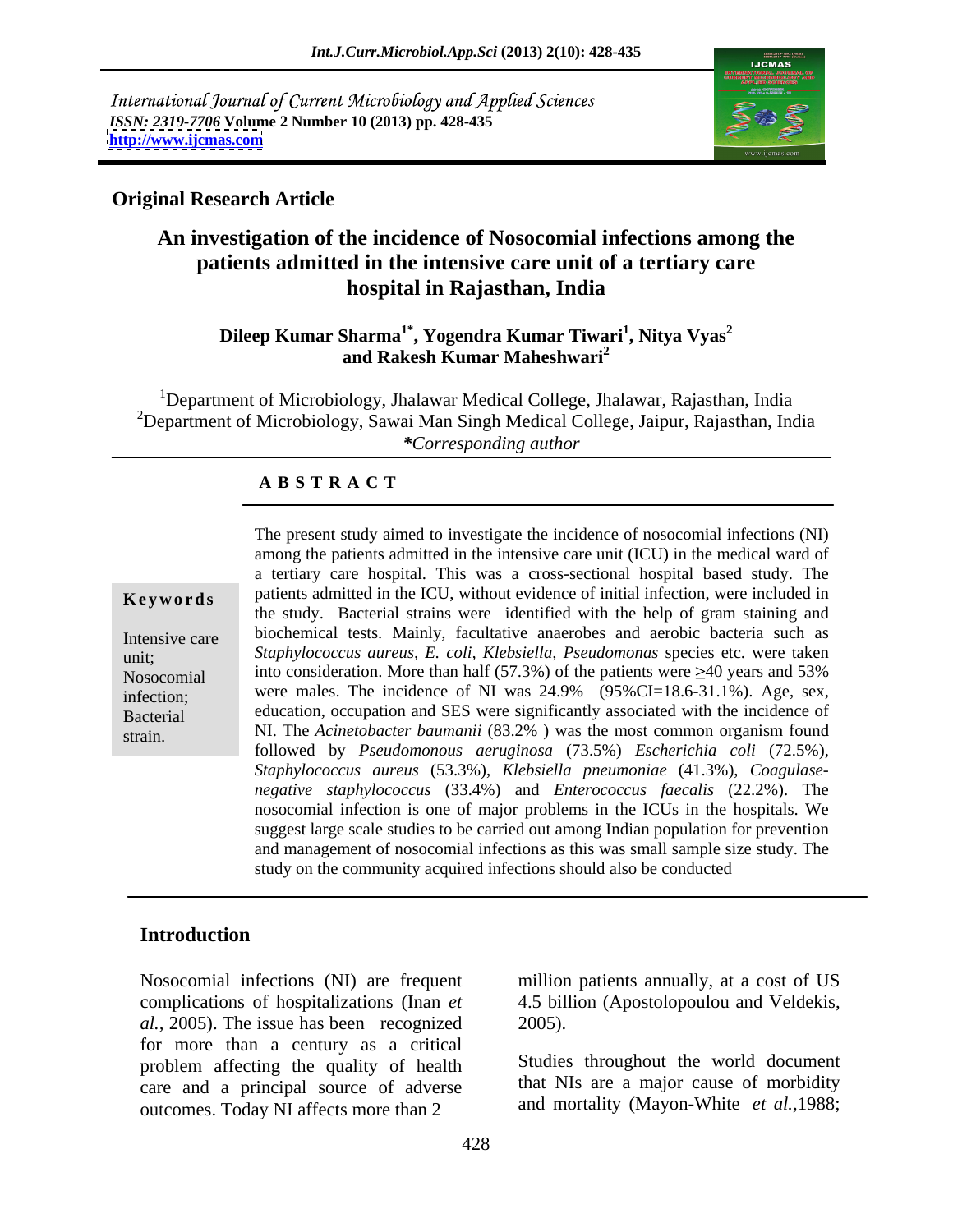Emmerson *et al.,*1996). A high frequency in ICU was 20.6 percent. On an average, a of NI is evidence of a poor quality of patient with hospital-acquired infection health service delivery, and leads to spends 2.5 times longer in hospital avoidable costs. Many factors contribute resulting in additional cost of 3000 Pounds to the frequency of nosocomial infections, hospitalized patients are often frequency of nosocomial infection was immunocompromised, they undergo 39.7 percent. UTI developed in 44.6 invasive examinations and treatments, and percent, while 27 percent had blood stream patient care practices and the hospital infection, and 21 percent had pneumonia. environment may facilitate the Each of the three major sites of infection transmission of microorganisms among patients. The selective pressure of intense antibiotic use promotes antibiotic resistance, while progress in the The present study aimed to investigate the prevention of nosocomial infections has prevalence of nosocomial infections been made; changes in medical practice among the patients admitted in the continually present new opportunities for intensive care unit (ICU) in the medical

Over 80 percent of NIs are related to device utilization needed for patient life support but responsible for such **Materials and Methods** complications as ventilator-associated pneumonia (VAP), catheter associated Study design bloodstream infections (CABSI), surgical site infection (SSI) and urinary tract infection (UTI) (Corona and Raimondi, 2004). Intensive care units (ICUs) are Study site: where the most severely ill patients are treated and where the highest mortality rates occur.

NI and mortality in ICUs are more prevalent than in other wards of the The patients admitted in the ICU, without hospital. For ICU patients, the risk is as much as 5 to 10 times greater. Underlying in the study. diseases, multiple illnesses, malnutrition, extremes of age, impaired host defenses, Nosocomial Infection invasive devices, immunosuppressive therapy, use of antibiotics and colonization Patients who had no infection or they had with resistant micro organisms render not been in incubation period at the patients highly susceptible to NIs in ICUs (Weber *et al.,*1999). According to the after third day of admission, were defined European Prevalence of Infection in as patients with nosocomial infections in Intensive Care study (EPIC), involving the present study (Guidelines of CDC over 4500 patients, the NI prevalence rate

more than an uninfected patient. The was strongly associated with the use of invasive devices (Rizvi *et al.,*2007).

development of infection. ward of a tertiary care hospital in north India.

# **Materials and Methods**

### **Study design**

Cross-sectional hospital based.

### **Study site**:

A tertiary care hospital in north India.

### **Patients:**

evidence of initial infection, were included in the study.

### **Nosocomial Infection**

admission time and had positive culture 2008) (CLSI, 2008).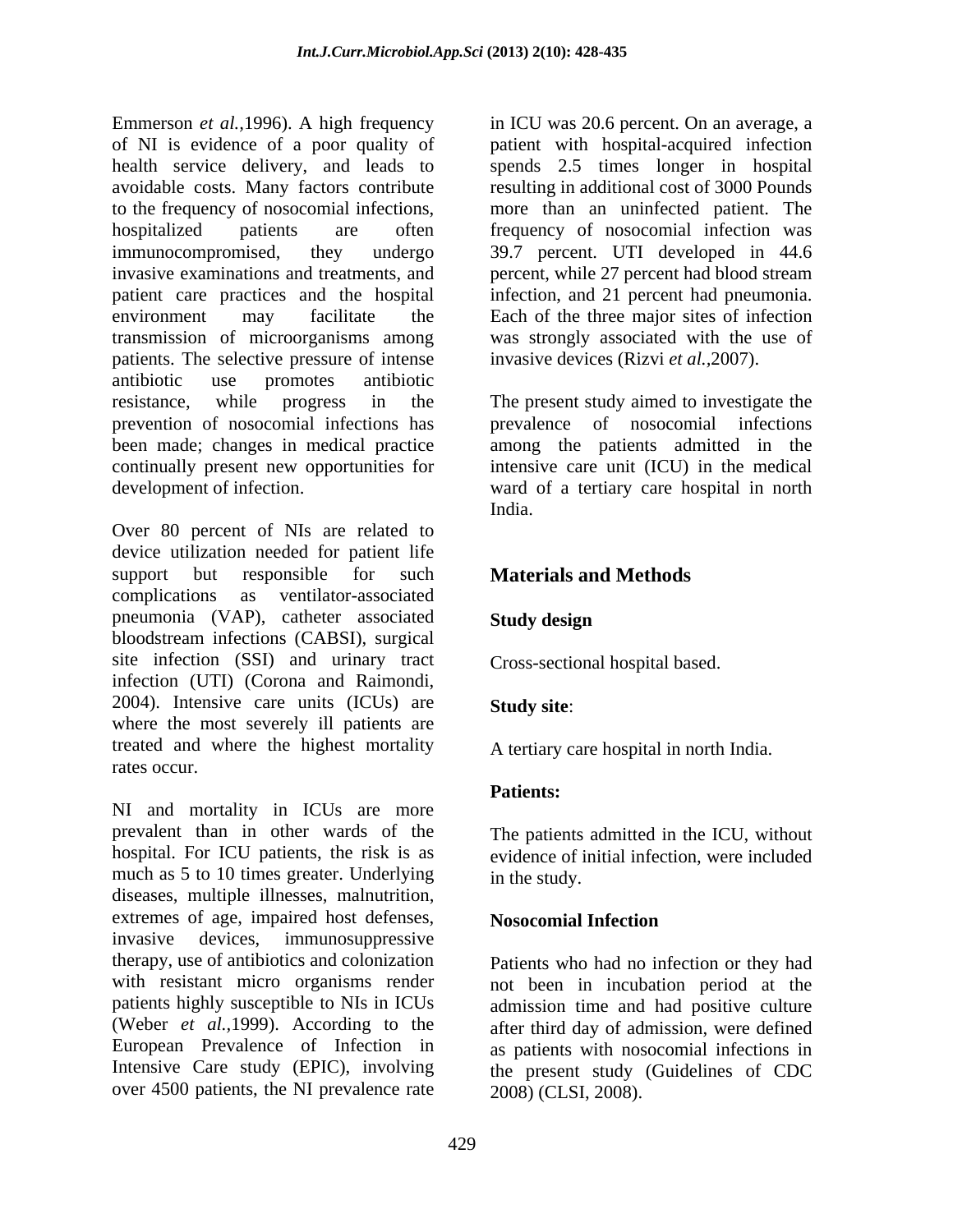Blood and urine specimen among study were in SES V. patients was taken after 48 hours of admission who developed fever after 48 Out of the total 185 patients enrolled, 89 hours of admission and followed till (48.1%) patients had fever. Thus, 89 blood discharge from the hospital. and urine specimen were collected. A total

help of gram staining and biochemical

are presented in proportions/percentages with its 95% confidence interval (CI). The Chi-square test was used to compare All the analysis was carried out by using

Institutional Ethical Committee of the institute. Consent was taken from each patient included in the study. The Acinetobacter baumanii (83.2%) was

53% were males. Majority (90.3%) of the patients belonged to Hindu community<br>and about 35.7% were scheduled caste.

**Data Collection** More than half (63.8%) of the patients were illiterates and around half (48.1%) were in SES V.

**Strain identification for** NI by any of the two specimens. Bacterial strains were identified with the (95%CI=18.6-31.1%) (Table not shown). of 46 patients were found to be positive Hence, incidence of NI was 24.9%

tests. Mainly, facultative anaerobes and The incidence of NI was significantly aerobic bacteria such as *Staphylococcus*  higher (p=0.04) among the patients of age *aureus, E-coli, Klebsiella, Pseudomonas* 40 years (30.2%, 95%CI=21.4-38.9) than species etc. were taken into consideration <40 (17.7%, 95%CI=9.3-26.1). Females as per guidelines of CLSI, (2008). (28.7%, 95%CI=19.2-38.2) were found to Analysis compared to males (19.4%, 95%CI=11.6-The data collected was entered in the  $(p>0.05)$  in the incidence of NI among the Microsoft Excel computer program and patients of Hindu (24.6%, 95%CI=18.0 checked for any inconsistency. The results 31.2) and Muslim (27.8%, 95%CI=7.1- Dutu Collection More hand the schedule of the patient of Soliton and the patient of the patient scheduled caste. Since the patient scheduled caste. Since the patient scheduled caste. Since the patient scheduled caste. Sin be significantly  $(p=0.03)$  more infected as 27.2). There was no significant difference 48.5) community.

dichotomous/categorical variables. The p- among scheduled (36.4%, 95%CI=24.8value  $\langle 0.05 \rangle$  was considered as significant. 48.0) and backward (20.6%, 95%CI=10.6-SPSS 15.0 version. (16.1%, 95%CI=6.5-25.7). The incidence **Ethical consideration** illiterates than literates (p=0.02). A Ethical clearance was taken from between incidence of NI and occupation as The incidence of was significantly higher 30.6) castes as compared to general caste of NI was significantly higher among illiterates than literates (p=0.02). A significant association was observed well as SES of the patients (Table-2).

**Result and Discussion** followed by *Pseudomonous aeruginosa* The bio-social characteristics of the patient *Staphylococcus aureus* (53.3%), *Klebsiella*  is depicted in the Table-1. More than half *pneumoniae* (41.3%), *Coagulase-negative*  (57.3%) of the patients were 40 years and *staphylococcus* (33.4%) and *Eterococcus*  The *Acinetobacter baumanii* (83.2% ) was the most common organism found (73.5%) *Escherichia coli* (72.5%), *faecalis* (22.2%) (Fig.1).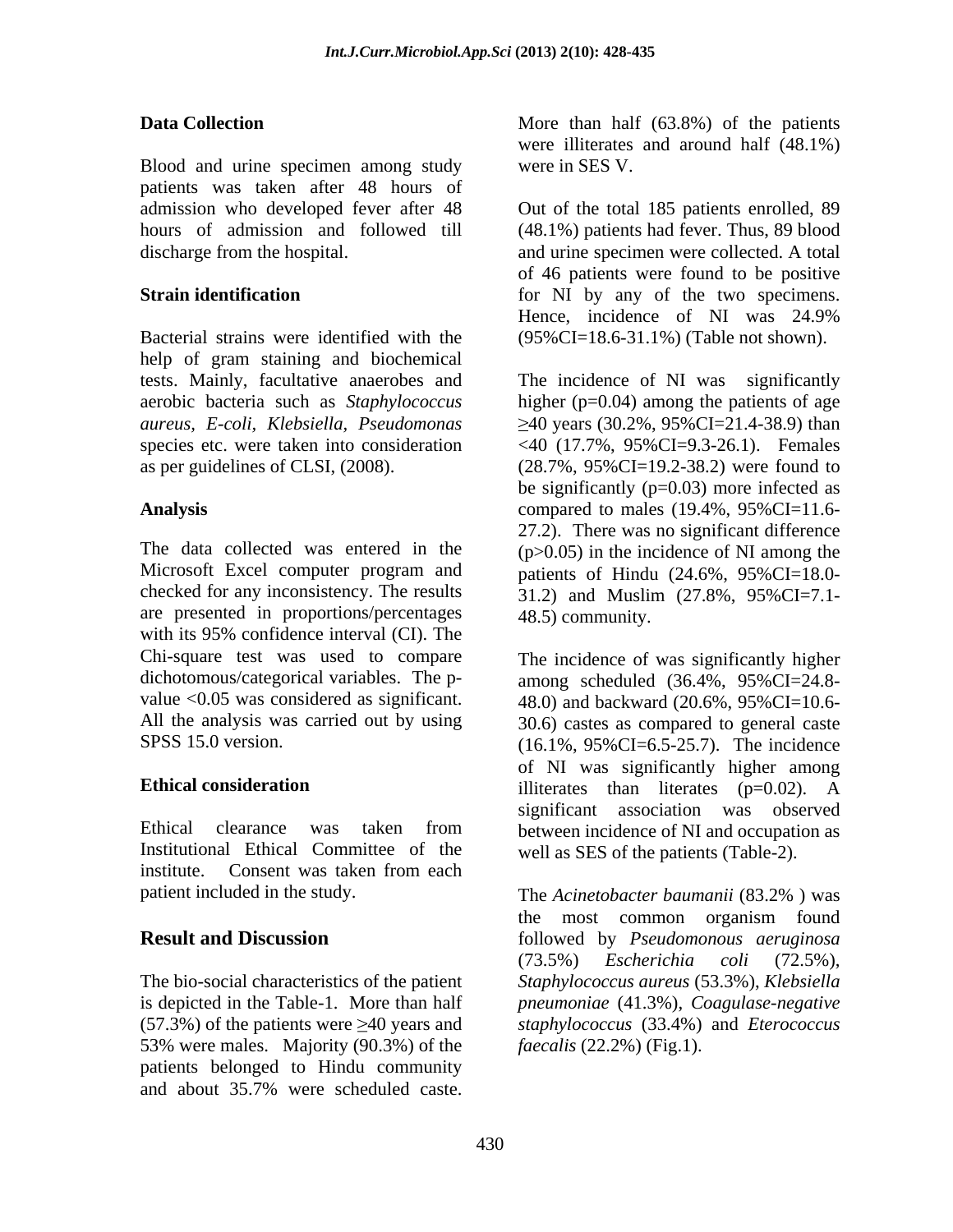| <b>Parameters</b>   | No. $(n=185)$ | $\frac{0}{0}$ |
|---------------------|---------------|---------------|
| Age in years        |               |               |
| $<$ 40              | 79            | 42.7          |
| $\geq 40$           | 106           | 57.3          |
| <b>Sex</b>          |               |               |
| Male                | 98            | 53.0          |
| Female              | 87            | 47.0          |
| <b>Religion</b>     |               | $0.0\,$       |
| Hindu               | 167           | 90.3          |
| Muslim              | 18            | 9.7           |
| Caste               |               |               |
|                     |               |               |
| General<br>Backward | 56            | 30.3<br>34.1  |
|                     | 63            |               |
| Scheduled           | 66            | 35.7          |
| Education           |               |               |
| Illiterate          | 118           | 63.8          |
| Literate            | 67            | 36.2          |
| Occupation          |               |               |
| Service             | 28            | 15.1          |
| Professional        | 17            | 9.2           |
| Agriculture         | 46            | 24.9          |
| Housewife           | 24            | 13.0          |
| Unemployed          | 46            | 24.9          |
| Labor               | 24            | 13.0          |
| <b>SES</b>          |               |               |
|                     | 13            | 7.0           |
| $\vert$ III         | 27            | 14.6          |
| IV                  | 56            | 30.3          |
| $\bf{V}$            | 89            | 48.1          |
|                     |               |               |

**Table.1** Distribution of patients by bio-social characteristics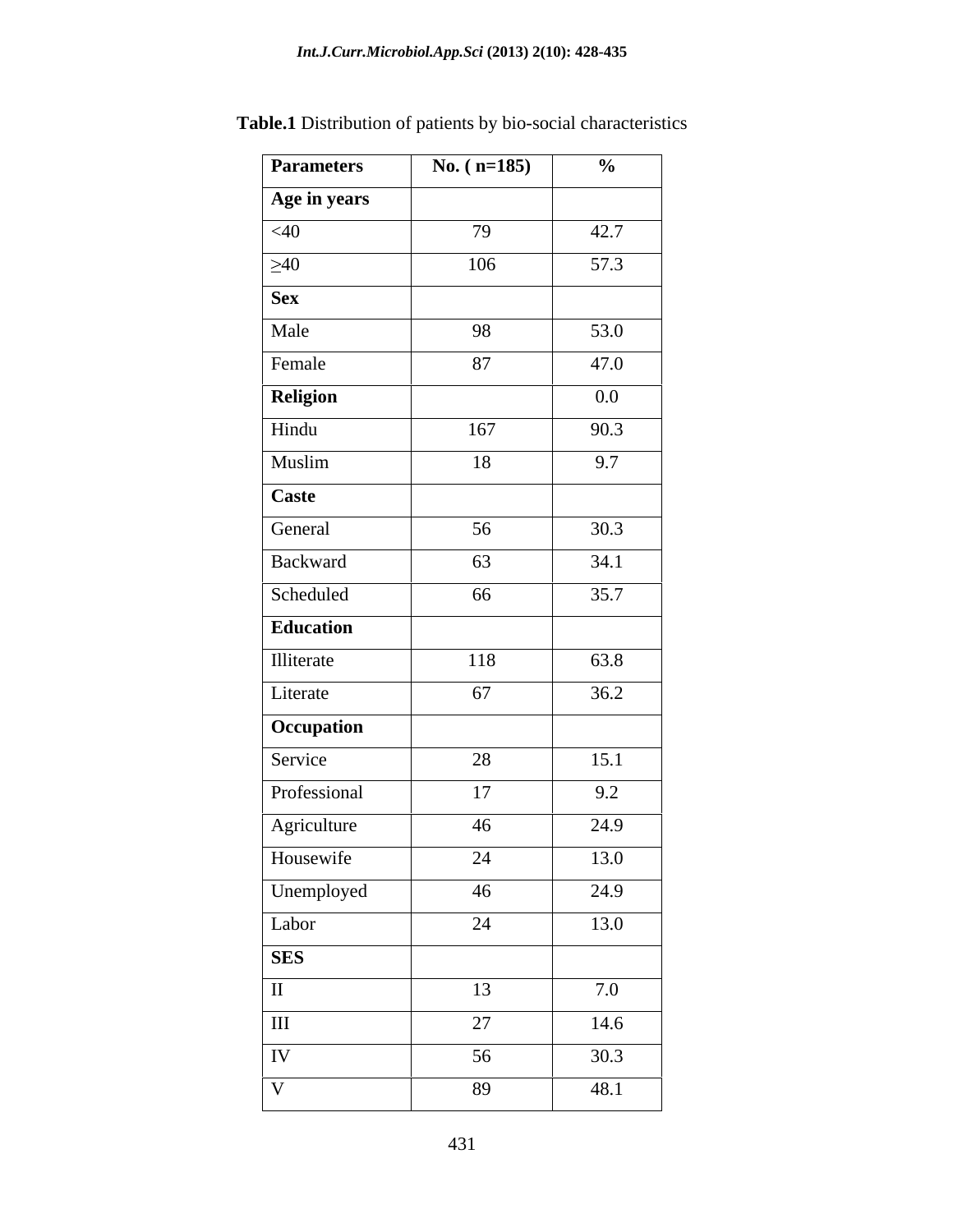|                                      |          | <b>Prevalence of NI</b>      |                |                                  | $p$ -value $^{1}$ |
|--------------------------------------|----------|------------------------------|----------------|----------------------------------|-------------------|
| <b>Bio-social</b><br>characteristics | No.      | No. with                     |                | 95%CI                            |                   |
|                                      | screened | fever after<br><b>48 hrs</b> | $\frac{6}{10}$ |                                  |                   |
|                                      |          |                              |                |                                  |                   |
| Age in years<br>$<$ 40               | 79       | 14                           | 17.7           | $9.3 - 26.1$                     |                   |
| $\geq 40$                            | 106      | 32                           | 30.2           | $21.4 - 38.9$                    | $0.04*$           |
| <b>Sex</b>                           |          |                              |                |                                  |                   |
| Male                                 | 98       | 19                           | 19.4           | $11.6 - 27.2$                    |                   |
| Female                               | 87       | 25                           | 28.7           | $19.2 - 38.2$                    | $0.03*$           |
| Religion                             |          |                              |                |                                  |                   |
| Hindu                                | 167      |                              | 24.6           | $18.0 - 31.2$                    |                   |
| Muslim                               | 18       |                              | 27.8           | $7.1 - 48.5$                     | 0.11              |
| Caste                                |          |                              |                |                                  |                   |
| General                              | 56       |                              | 16.1           | $6.5 - 25.7$                     |                   |
| Backward                             | 63       |                              | 20.6           | $10.6 - 30.6$                    | $0.01*$           |
| Scheduled                            | 66       | 24                           | 36.4           | $24.8 - 48.0$                    |                   |
| Education                            |          |                              |                |                                  |                   |
|                                      | 118      | $\frac{34}{1}$               | 28.8           | $20.6 - 37.0$                    | $0.02*$           |
| Illiterate<br>< High school          | 67       | 12 <sup>1</sup>              | 17.9           | $8.7 - 27.1$                     |                   |
| Occupation                           |          |                              |                |                                  |                   |
| Service                              | 28       |                              | 7.1            | $-2.4 - 16.7$                    |                   |
| Professional                         | 17       | $\sim$                       | 11.8           | $-3.6 - 27.1$                    |                   |
| Agriculture                          | 46       | 8 <sup>8</sup>               | 17.4           | $6.4 - 28.3$                     | $0.001*$          |
| Housewife                            | 24       |                              | 25.0           | $7.7 - 42.3$                     |                   |
| Unemployed                           | 46       | 12                           | 26.1           | $13.4 - 38.8$                    |                   |
| Labor<br>SES                         |          |                              |                | $24$ 7 29.2 11.0 - 47.4          |                   |
|                                      |          |                              |                |                                  |                   |
|                                      | 13       |                              | 15.4           | $-4.2 - 35.0$                    |                   |
| III                                  | 27       |                              | 18.5           | $\frac{3.9 - 33.2}{13.7 - 36.3}$ | $0.01*$           |
| IV                                   | 56       | 14                           | 25.0           |                                  |                   |
|                                      | 89       | 25                           | 28.1           | 18.8-37.4                        |                   |

| Table.2 As:<br>2 Association of Nosocomial infection with bio-social<br>l characteristics |  |
|-------------------------------------------------------------------------------------------|--|
|-------------------------------------------------------------------------------------------|--|

CI=Confidence Interval, <sup>1</sup>Chi-square test, \*Significant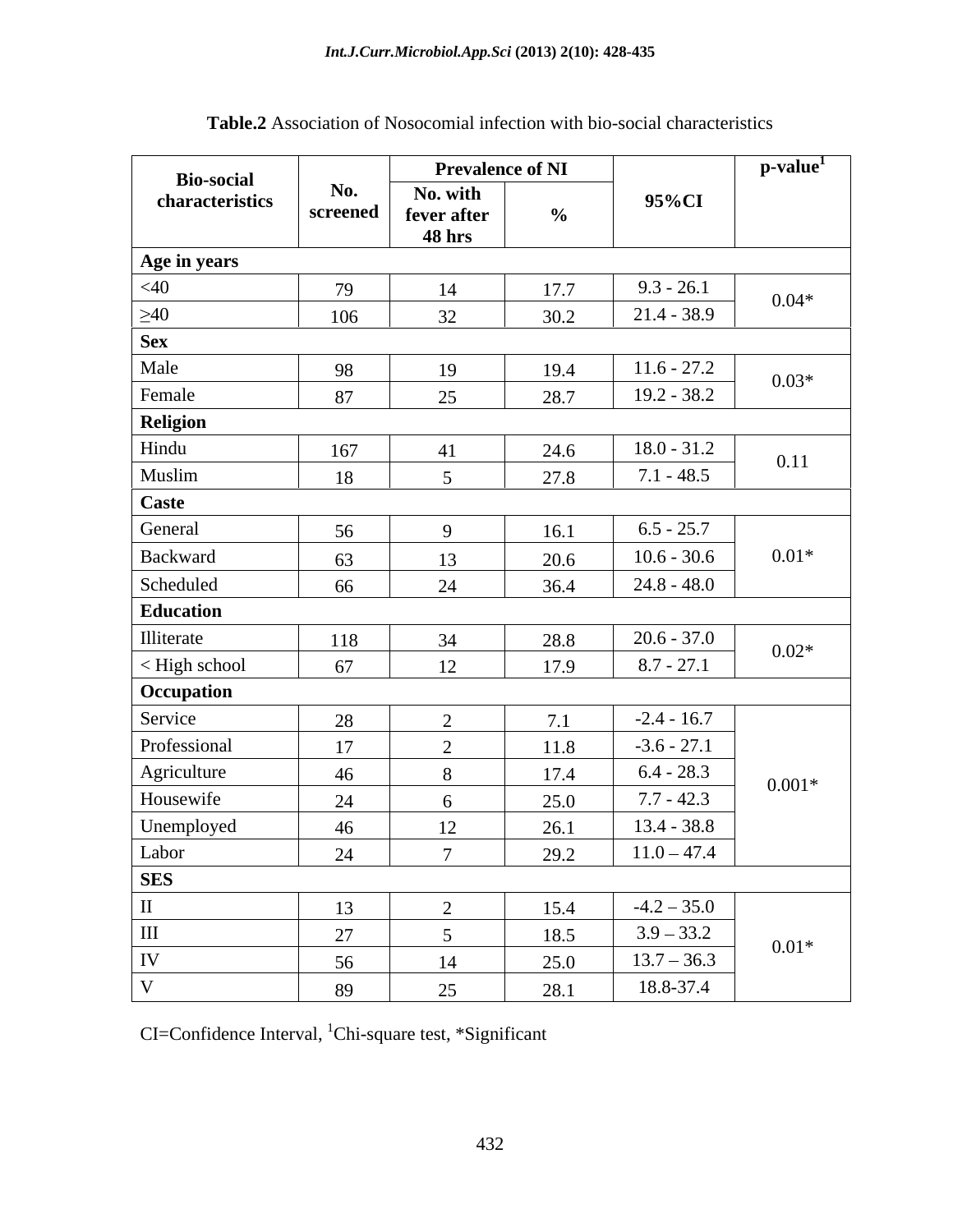

**Figure.1** Different types of organisms in blood and urine specimen (multiple response)

Infections in the Intensive Care Units In this study, the incidence of NI in ICU (ICUs) result in increased morbidity, mortality, length of ICU and hospital stay comparable to previous studies conducted (Weinstein, 1998). Furthermore ICUs act in the developed settings (12-45%) as epicenters for Hospital Acquired (Vincent *et al.,*1995; Richards *et al.,*1999; Infections (HAI) and the development of Trilla, 1994). In our study, we found a Multidrug-Resistant Organisms (MDROs) due to prolonged hospitalization, serious illnesses, compromised hosts and the infections. This was in agreement with the higher rates and longer duration of results of the study conducted in Rasul-eantibiotic usage (Kollef and V.J, 2001). Akram Hospital of Teheran (Mir, 2002) Early and appropriate empiric antibiotic and the studies done by Ganguly et al

antibiotics aiming to both maximizing outcomes and minimizing emergence of resistance.

use improves survival in critically ill (1995) and Michael et al (1992) who patients, especially with shock. While the age of the patients and occurrence of routinely choosing broader antibiotics may nosocomial infections. Our study also increase the appropriateness of antibiotic showed significant higher infection rate choice, it may induce further resistance among females than males which also in and lead to extreme drug resistance. Hence agreement with the study by Ganguly et al the clinician has to choose empiric (1995). Education, occupation and SES patients was 24.9% . This rate was significant relationship between the age of the patients and occurrence of nosocomial reported a significant relationship between were also significantly associated with the infection rate in the present study.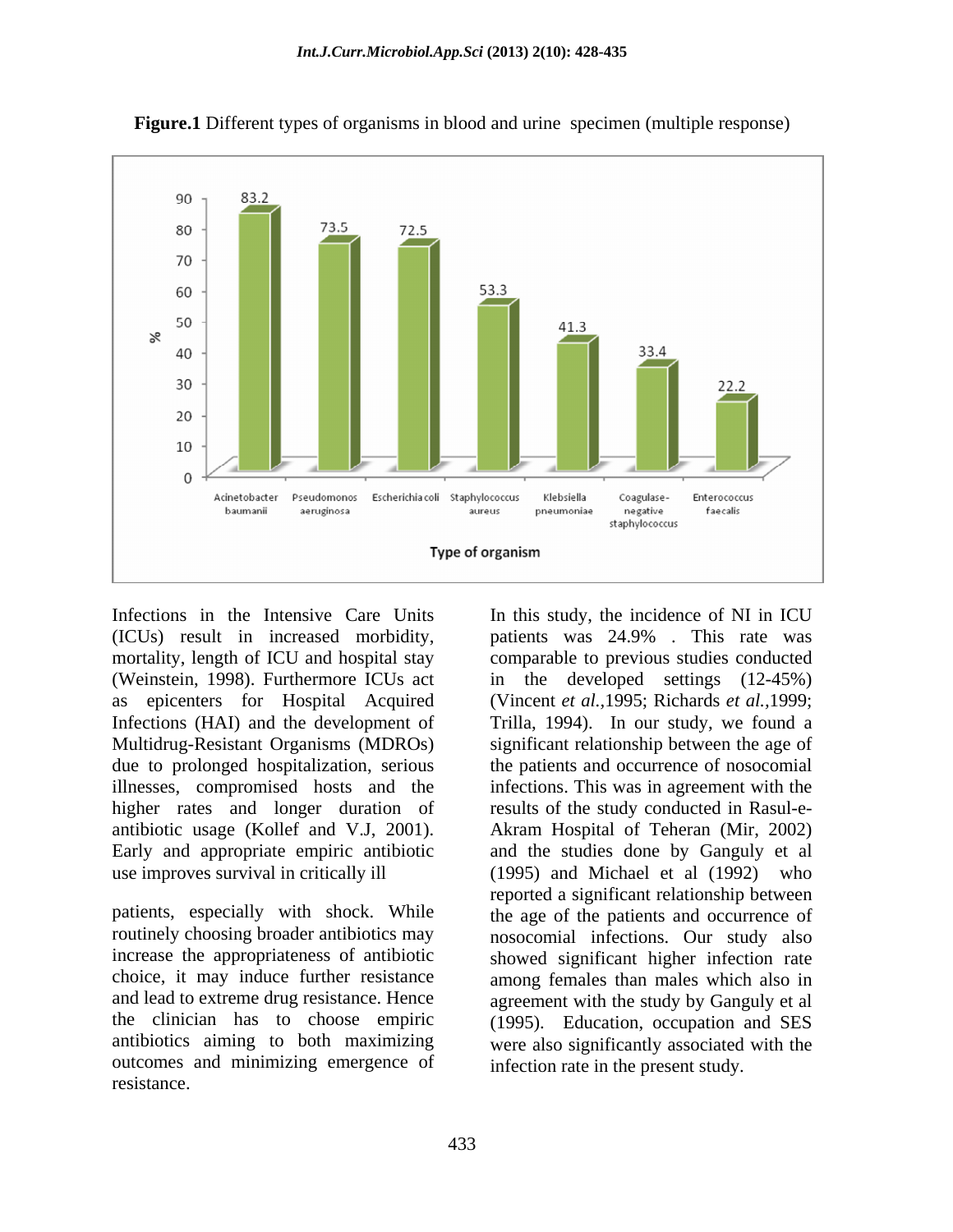Species of gram-negative bacteria such as *E.coli*, *Pseudomonas* and *Acinetobacter* recovered from ICU patients in this study; this finding was similar to previous non-ICU studies conducted in India and in ICU Sureshkumar, 2010; Shehabi and L.

One of the limitation of this study was that we did not differentiate between Kelsey MC and Smyth ET, 1996. The community acquired infections and second national prevalence survey of nosocomial infections, since we wanted to capture the day to day patterns of resistance and antibiotic practices during Ganguly, P., Yunus M, Khan A, and Malik patients' initial presentation to our ICU. A, 1995. A G R. Soc Health

The nosocomial infection is one of major Gopalakrishnan, R., and D. Sureshkumar, problems in the ICUs in the hospitals. We  $2010$ . Changing trends in suggest large scale studies to be carried Antimicrobial susceptibility and out among Indian population for hospital acquired infections over an 8 prevention and management of year period in a tertiary care hospital in nosocomial infections as this was small sample size study. The study on the community acquired infections should also

The authors are thankful the Microbiology Department to provide the facility for processing of specimens without any cost.

- Apostolopoulou, E., and Veldekis, D. infections in intensive care unit: excess nursing workload, extra costs. Icus
- CLSI. Abbreviated Identification of Bacteria and Yeast 2008. Approved document M35-A2. Wayne, PA:

Clinical and Laboratory Standards Institute.

- were the most prevalent pathogens Corona, A., and Raimondi, F. 2004. Prevention of nosocomial infection in the ICU setting. Minerva anestesiol. 70: 329-37.
- studies conducted in other developing Dai, C.M., J.D. Zhou, Y. Wu and Y. Qi, countries (Gopalakrishnan and D. 2006. Distribution of pathogen and Baadran, 1996; Dai *et al.,*2006). the intensive care units. Zhong Nan Da resistance of nosocomial infections in Xue Bao Yi Xue Ban. 31: 277-280.
	- Emmerson. A.M., Enstone JE, Griffin M, infection in hospitals - overview of the results. J Hosp Infect.; 32(3):175–190.
	- A, 1995. A G R. Soc Health Aug;115(4): 244-6.
	- 2010. Changing trends in Antimicrobial susceptibility and relation to introduction of an infection control programme. J. Assoc. Phys. Ind. ; 58: 25-31.
- be conducted. Inan, D., Saba R., Gunseren F., Ongut G., **Acknowledgement**  Mamikoglu L, 2005. Daily antibiotic Turhan O., Yalcin AN. and cost of nosocomial infections in a Turkish university hospital. BMC Infect.Dis. 31(5): 5.
- **References** care unit. Ann. Intern. Med. 134: 298- Kollef, M.H., and V.J. Fraser, 2001. Antibiotic resistance in the intensive 314.
	- 2005. Nosocomial bloodstream international survey of the prevalence Mayon-White, R.T. *et al.,*1988. An international survey of the prevalence of hospital-acquired infection. J Hosp Infect. 11 (Supplement A):  $43-48$ .
	- Michael J, Jonathan R, David H, and<br>Nurs Web J.. Robert P, 1992 . Critical care Medicine. 27(5):887-892.
	- Guideline Second Edition. CLSI MILL METHOD, P., 2002. Study of the Mir Mehdi, F., 2002. Study of the nosocomial infections in Tabriz Imam